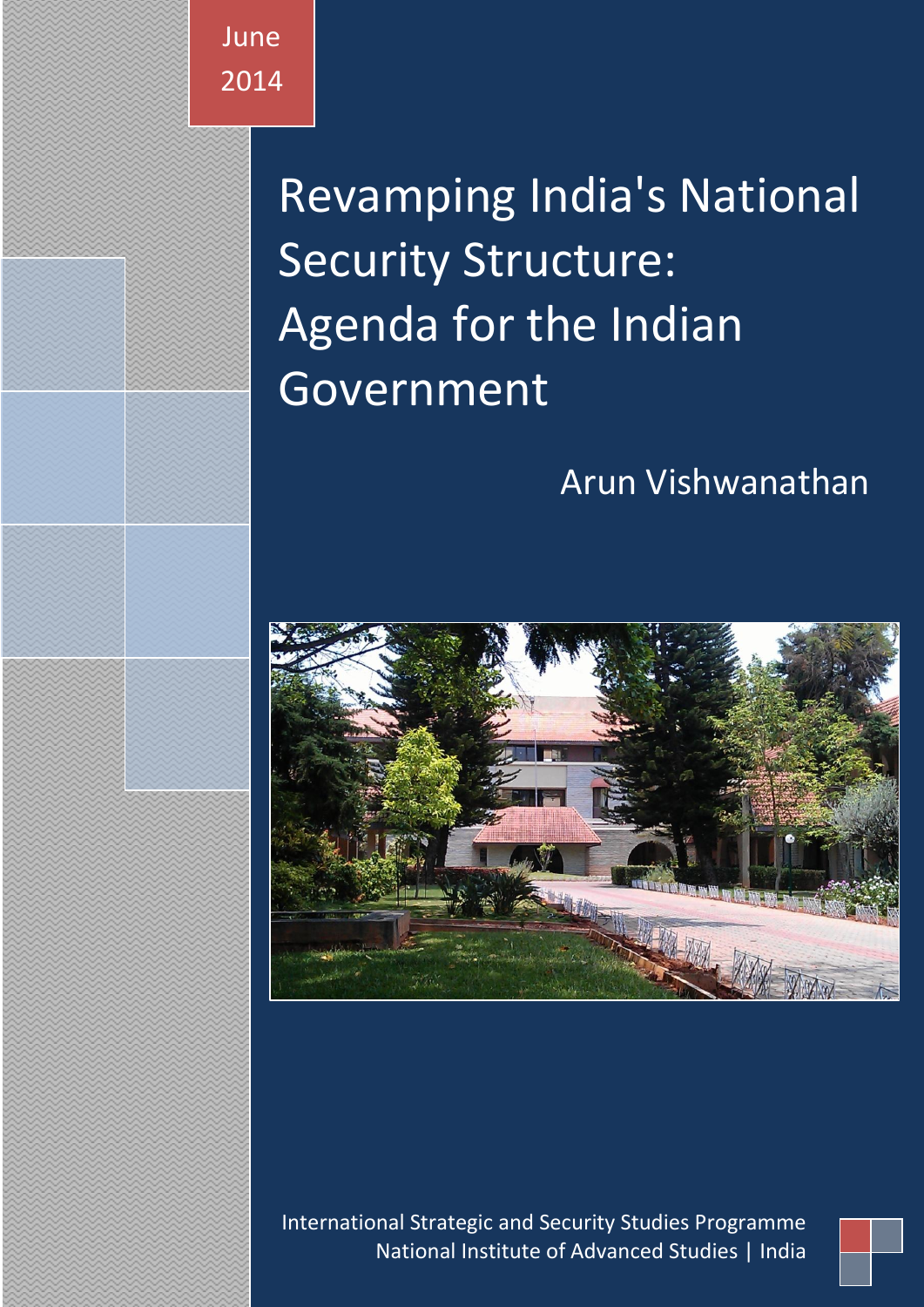# **Executive Summary**

- There is an urgent need to revamp India's national security structure. In the past, there have been piecemeal attempts at ridding the ills plaguing the national security structure including the higher defence organisation. Given the 'systemic' nature of the problems, a holistic revamp is in order as opposed to piecemeal reforms.
- **Need for a National Strategy**: A national strategy is important for planning India's economic trajectory, shaping the country's foreign relations, planning its defence modernisation, improving its science and technology capabilities, resource planning, internal security and other such critical areas. Such a strategy would chalk out Indian priorities as a function of India's aspirations, security challenges and available resources.
- **Strategic Think-Tank and Coordinating Mechanism**: The National Security Council Secretariat (NSCS) could be tasked with drawing up holistic medium to long-term strategies in various areas. The NSCS could also act as a coordinating mechanism which implements these strategies by bringing together various departments and ministries of the government.
- **Strengthen the NSA's Support Structure**: The National Security Advisor (NSA) is the fulcrum around which the NSC system operates. The NSA's role has expanded over time. Thus it is important to expand the NSA's core support structure. Also, for the NSA and the NSC system to be able to function effectively it must be able to draw upon and assimilate knowledge from multiple sources into a cogent national strategy.
- **Reforming the Higher Defence Organisation**: A decision on the position of the Chief of Defence Staff (CDS) is long overdue. The Chief of Defence Staff – regardless of what we choose to call the office – will foster inter-Service coordination in planning, execution of operations and in the force planning process. The system will ensure faster decision making during crises and provide a platform for inter-Service dispute resolution. Implementation of the system must address the drawbacks of the current system and evolve a purely 'Indian' solution keeping in mind the Indian situation and requirements.
- **Where to Begin?** The 2001 GoM Report on "Reforming the National Security System in pursuance of Kargil Review Committee Report" had recommended a comprehensive review of India's national security mechanisms every five years. The exercise of revamping the existing National Security structure could be initiated with such a review.

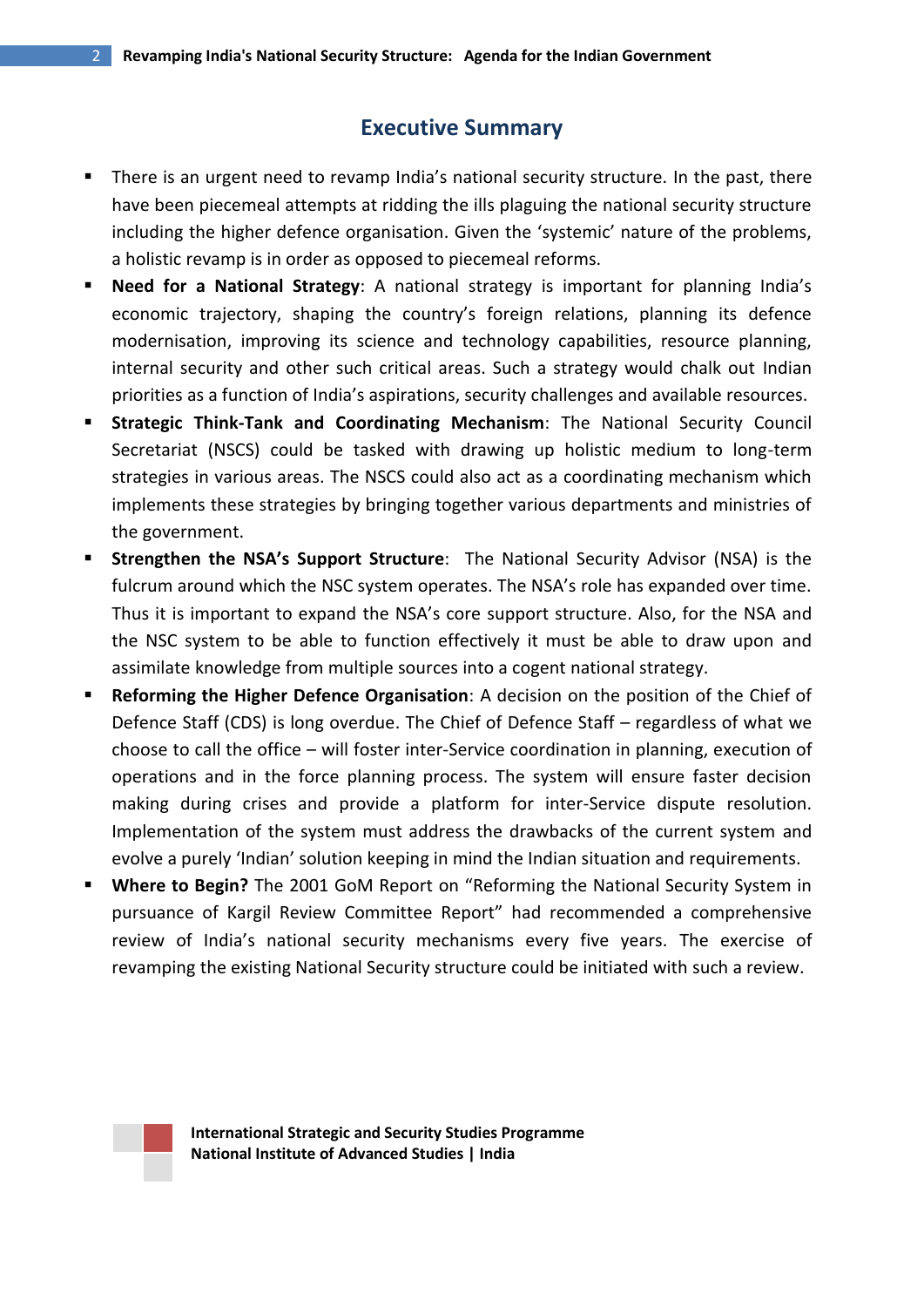# **Revamping India's National Security Structure: Agenda for the Indian Government**

# **Arun Vishwanathan**

**Assistant Professor, National Institute of Advanced Studies<sup>1</sup>**

The 2014 elections for the Sixteenth Lok Sabha saw the Indian electorate delivering a positive, decisive mandate to a single party after a gap of almost three decades. An important area which is in need for urgent attention from the Narendra Modi-government is India's national security structure. Despite past efforts at reform, India's national security structure continues to be plagued by absence of coordination, turf battles and paucity of human resources. Many of these problems are symptomatic of systemic ills which therefore require a holistic relook.

In order for India to achieve its national interests it should be able to work in a coordinated fashion. This necessitates a holistic revamping of the existing national security apparatus and its workings. Putting in place a mechanism that develops long-term strategies and coordinates their execution is imperative as is and strengthening the National Security Advisor's (NSA's) support structure. In addition, such a revamp should also include reforms to the existing higher defence organisation and intelligence setup. This brief will flag some of the important issues the incoming government needs to focus on in order to strengthen India's national security architecture.

<sup>&</sup>lt;sup>1</sup> Dr. Arun Vishwanathan is Assistant Professor, International Strategic and Security Studies Programme, National Institute of Advanced Studies, Bangalore. He can be reached at arun summerhill[at]yahoo[dot]com and via Twitter @ArunVish\_



**.** 

**International Strategic and Security Studies Programme National Institute of Advanced Studies | India**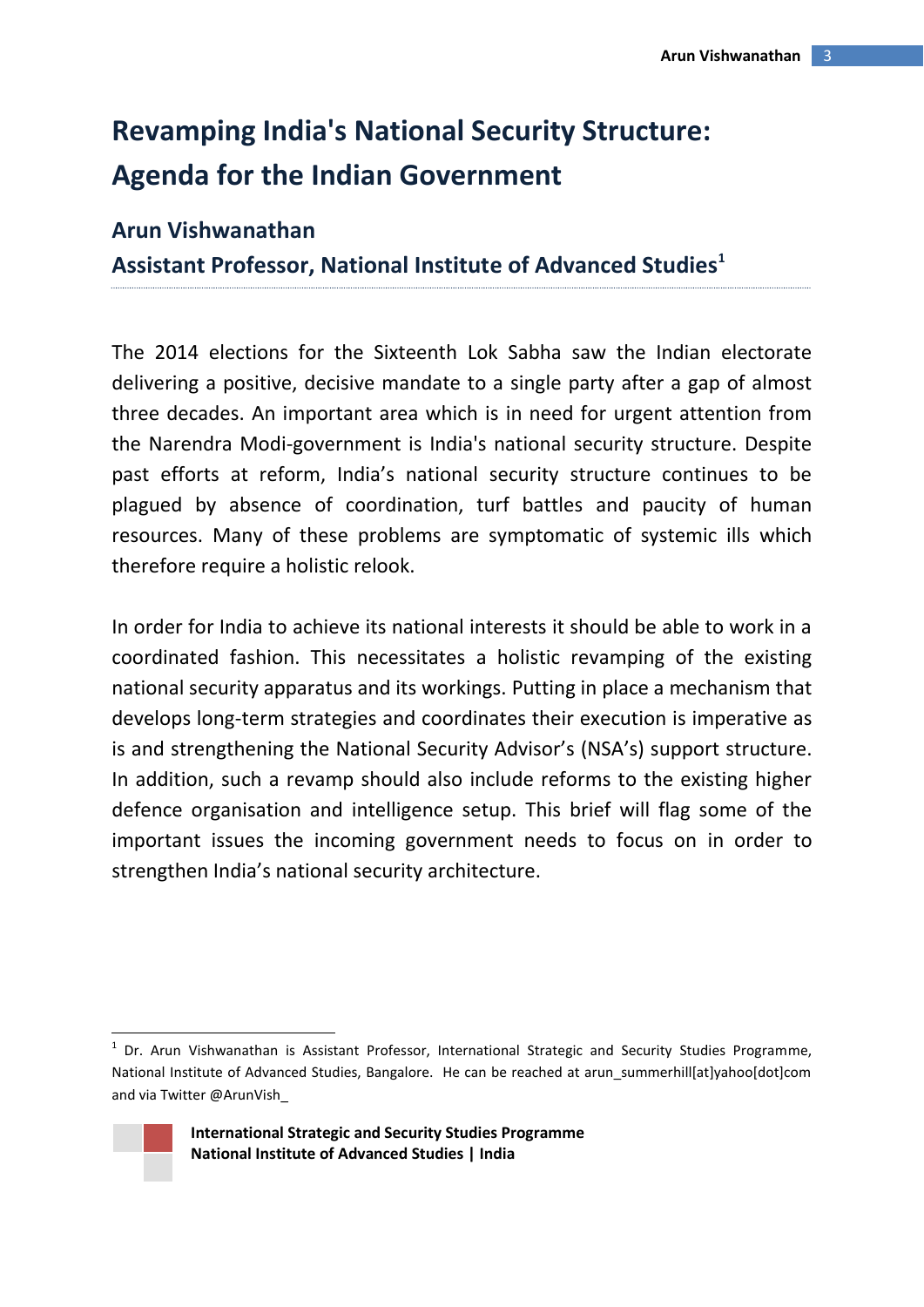#### **Need for a National Strategy**

A national strategy is imperative for a country to plan its future course and chalk out its priorities as a function of its aspirations, security challenges and available resources. Such a strategy is important for planning its economic trajectory, shaping the country's foreign relations, planning its defence modernisation, improving its science and technology capabilities, resource

*India's national security structure continues to be plagued by absence of coordination, turf battles and paucity of human resources. Many of these problems are symptomatic of systemic ills which therefore require a holistic relook.*

**.** 

planning, internal security and other such critical areas. Across the globe, countries small and large - regularly release Defence White Papers or National Security Strategies.<sup>2</sup>

India suffers the ignominy of being the only country of its size and importance which has never put out such a national strategy. The only time when India reportedly worked on shaping such an overall strategy was during the earlier BJPled National Democratic Alliance regime when the National Security Council Secretariat (NSCS) reportedly authored such a document. However, it is not clear what actually came of this exercise.

A national strategy for India should begin with outlining the existing situation in India's neighbourhood and the world. It would then seek to lay out the main challenges faced by India. In light of these challenges and national capabilities, such a strategy would flesh out Indian priorities and possible Indian response(s) to seek a desirable end-objective that benefits Indian national interest.

<sup>2</sup> "List of Defense White Papers and National Security Strategies released by various countries", *ISN-ETH Zurich*, 2012, available a[t http://www.isn.ethz.ch/Digital-Library/Publications/Series/Detail/?lng=en&id=154839](http://www.isn.ethz.ch/Digital-Library/Publications/Series/Detail/?lng=en&id=154839)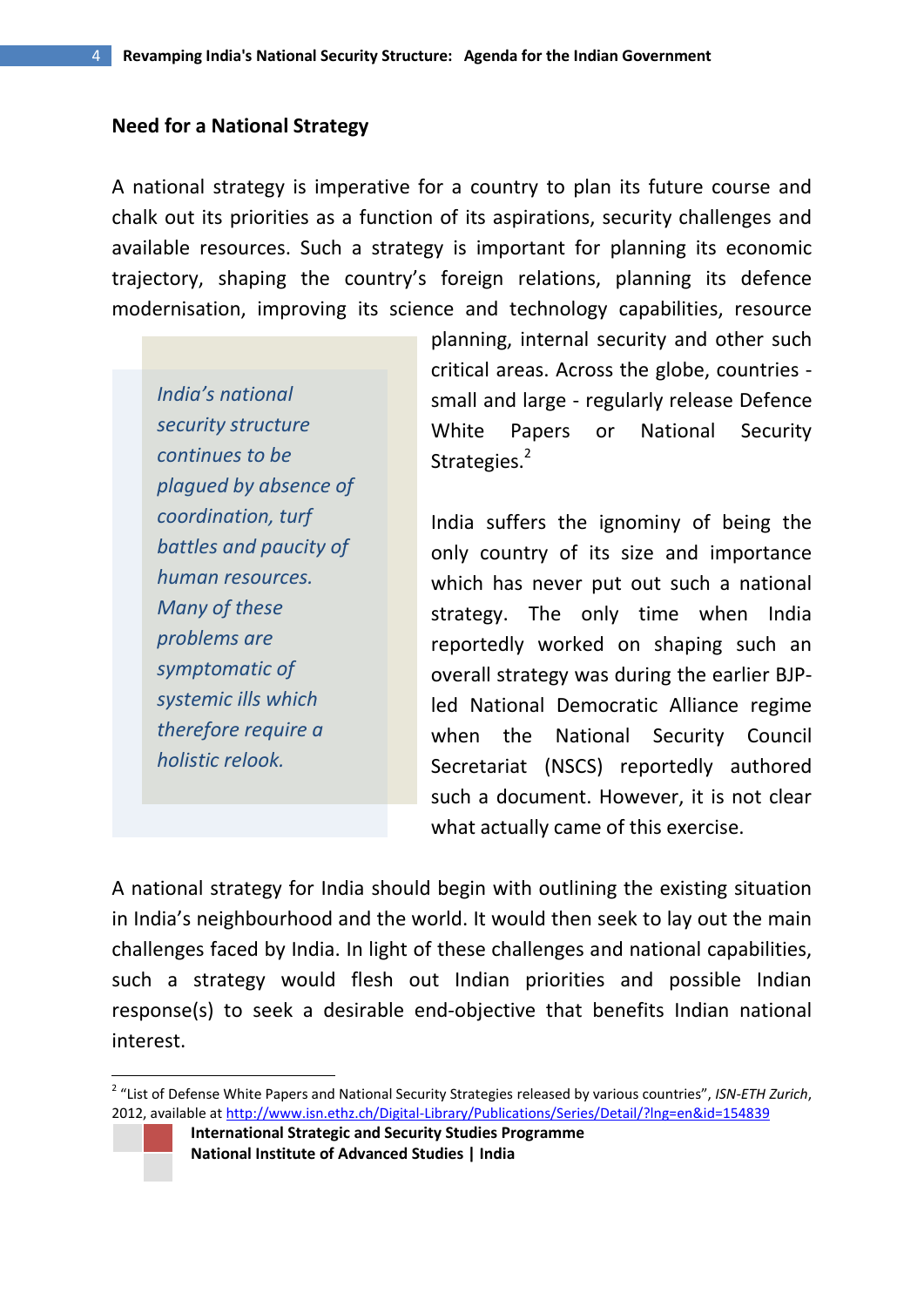#### **A Strategic Think-Tank and Coordinating Mechanism**

Governments across the world by definition, spend most of their energies on day to day running of the country. Hence, there is a crying need for a 'thinktank' within the government which takes a holistic long-term view of strategies in various areas ranging from economic, security, foreign and military policies, national Science and Technology (S&T) priorities, management of human resources etc. There is a need for a coordinating mechanism which implements these strategies across the various departments and ministries of the government. Such a body should necessarily be at the apex of the government structure to provide inputs which will influence national decision-making.

The good news is that the Indian government does not need to create a new institution to shoulder the responsibility of shaping national strategies and coordinate among various government departments. The National Security Council Secretariat (NSCS) which services the National Security Council and the National Security Advisor and is part of the Prime Minister's Office already carries out this task in some fashion. The NSCS

*There is a crying need for a 'thinktank' and a coordinating mechanism at the apex of the* 

would probably be best suited to discharge this responsibility. However, for the NSCS to be effective in coordinating between different government departments, the political leadership has to provide it with a clear mandate, human resources and adequate powers so as to be able to bring together all relevant stakeholders and implement strategies in a well-coordinated manner.

To this end, the NSCS should draw upon the expertise available in think-tanks and other research/ academic institutions. Additionally, it should be able to recruit talent from wherever it is available. To this end, the NSCS should actively pursue lateral entry of personnel into the organisation from the academia, research institutions and other government departments.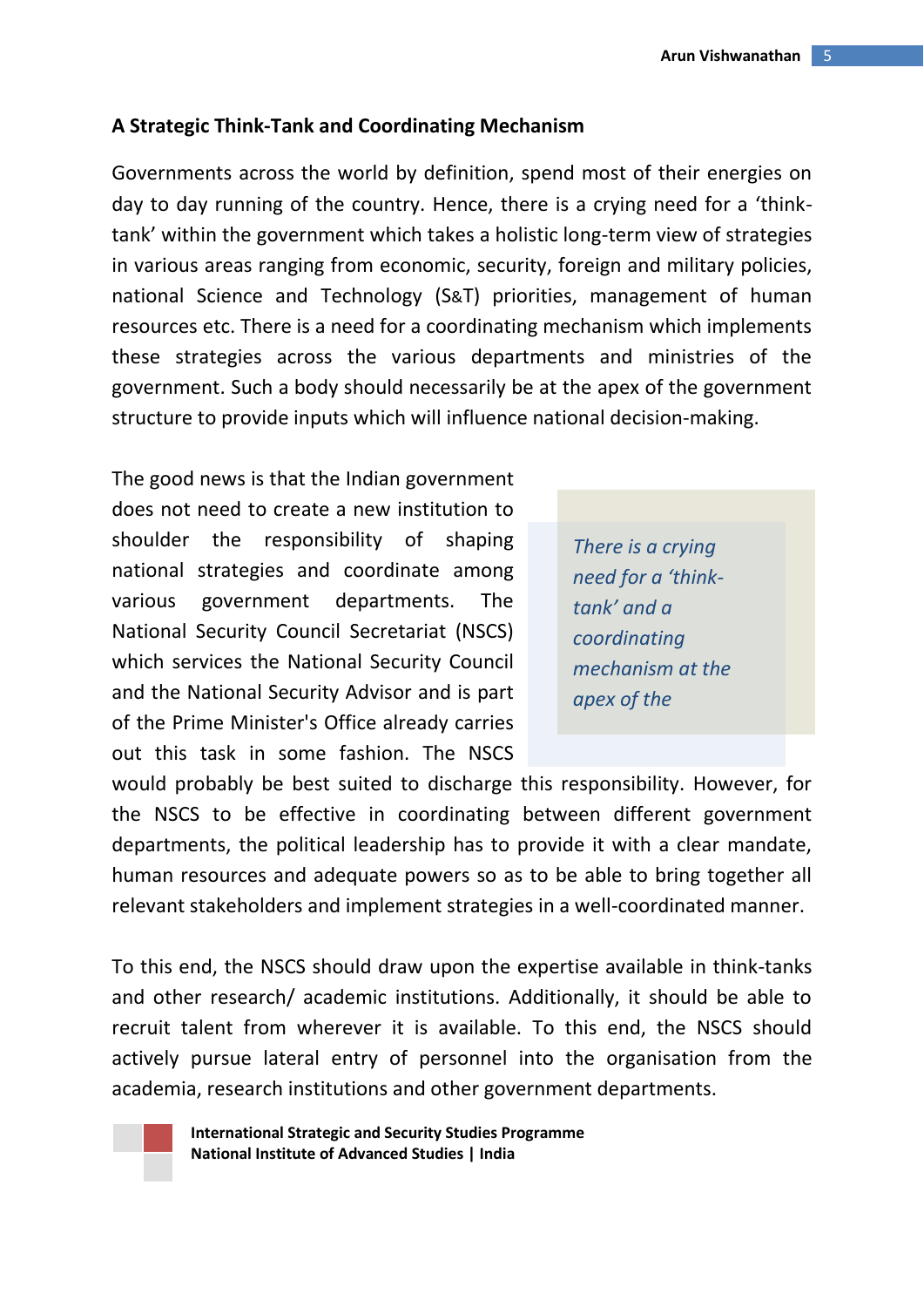#### **Strengthen the NSA's Support Structure**

The National Security Advisor (NSA) is the fulcrum around which the NSC system operates. The NSA's role in the national security setup has expanded over time. The NSA's role in the national security setup has expanded over time. Currently, the NSA wears several important hats. Apart from being the PM's Advisor on important security and diplomatic issues, he has also become an important coordinator of intelligence. The latter role has emerged out of

*The National Security Council Secretariat (NSCS) can shoulder the responsibility of shaping national strategies and coordinate among various government departments.* 

**.** 

the fact that he is the bridge between the intelligence chiefs and the Prime Minster. In addition, he heads the National Intelligence Board (NIB), the Technical Coordination Group (TCG) and the Intelligence Coordination Group (ICG).<sup>3</sup> Furthermore, the NSA is also the Special Representative on Border Talks with China and the Chairman of the Executive Council of the Nuclear Command Authority (NCA).

Each of these positions are important responsibilities in their own right. There is definitely a degree of overlap between the

various *avatars* of the NSA. However, some thought has to be given as to how to ensure that each of these responsibilities receive in-depth attention while ensuring that any division of these responsibilities does not lead to an absence of a coordinated, integrated strategy at the apex of the national security system.

One way to ensure this could be by expanding the NSA's core support structure. Also, in order to ensure that the NSA and NSC system is able to function most effectively, it must be able to draw upon knowledge from

<sup>3</sup> *A Case for Intelligence Reforms in India: IDSA Task Force Report*, New Delhi, Institute for Defence Studies and Analyses, 2012, pp. 89-90, available at [http://www.idsa.in/system/files/book\\_IntellegenceReform.pdf](http://www.idsa.in/system/files/book_IntellegenceReform.pdf)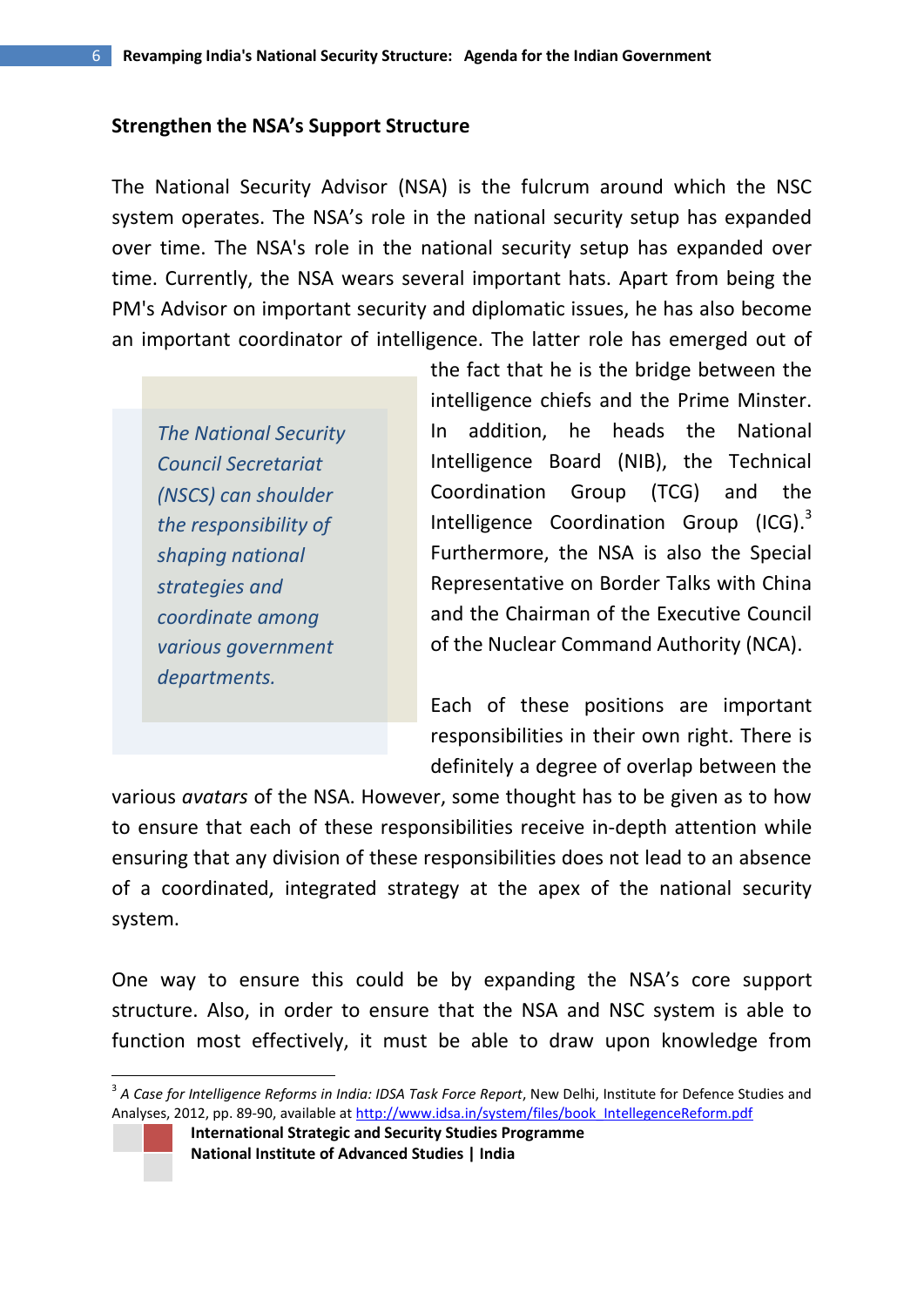multiple sources. Thus, one of the major challenges of the NSA would be to be able to cogently assimilate knowledge. An expanded and well coordinated team would help in gathering these disparate pieces of information to formulate a cogent national strategy.

## **Reforms in India's Higher Defence Organisation**

The organisation of higher defence in India has been a matter of debate since independence when the Indian government asked Lord Mountbatten and his Chief of Staff, Lord Ismay to recommend a system of higher defence management.<sup>4</sup>

One of the most contentious issues - which has brought out the differences between civilian bureaucracy and the Services and the inter-Service rivalry into the open - has been the appointment of a Chief of Defence Staff (CDS). The Chief of Defence Staff as fleshed out in the 2001 Group of Ministers (GoM) report was to be a fourstar officer from one of the three services in rotation. The CDS was to function as the permanent Chairman of the Chiefs of Staff

1

*The government needs to be able to draw upon knowledge from multiple sources, assimilate knowledge and formulate a cogent national strategy.*

Committee. The CDS was envisioned to provide a single point military advice to the government. He was to administer the Strategic Forces, bring greater efficiency into the planning process by intra and inter-Service prioritisation and bring 'jointness' to the Armed Forces.<sup>5</sup>

<sup>4</sup> Arun Prakash, "India's Higher Defence Organisation: Implications for National Security and Jointness", *Journal of Defence Studies*, Vol. 1, No. 1, August 2007, pg. 19, available at [http://idsa.in/jds/1\\_1\\_2007\\_IndiasHigherDefenceOrganization\\_aprakash.](http://idsa.in/jds/1_1_2007_IndiasHigherDefenceOrganization_aprakash)

<sup>&</sup>lt;sup>5</sup> "Group of Ministers (GoM) Report on Reforming the National Security System in pursuance of Kargil Review Committee Report", *Government of India*, 2001, pg 100-103, available at <http://www.vifindia.org/sites/default/files/GoM%20Report%20on%20National%20Security.pdf>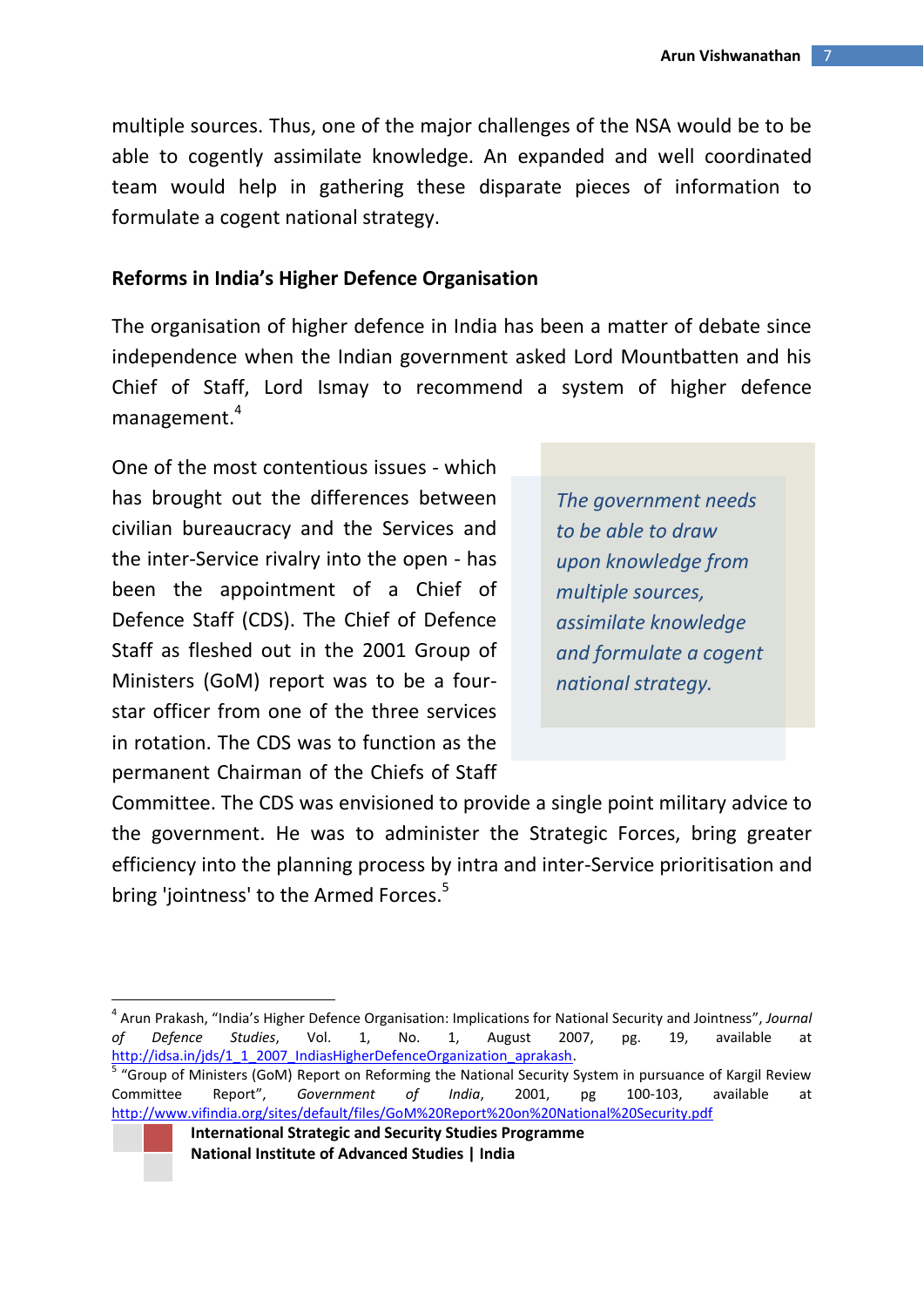One of the major positives of a CDS - regardless of what we choose to call the office - will be to foster inter-Service coordination in planning, execution of operations as well as to the force planning process. In addition, the system will ensure faster decision making during crises and provide a platform for inter-Service dispute resolution.

The debate about the CDS has been reignited with reports indicating that the Naresh Chandra Committee has recommended the appointment of a four-star

*Given the imperative for faster response during crises, greater 'jointness' between the Services and integrated force planning a CDS regardless of what we choose to call the office - is the need of the hour.*

1

officer as full-time Chairman of the Joint Chiefs of Staff Committee (CJSOC) by rotation with two-year tenures.<sup>6</sup> This is definitely an improvement on the existing situation where the CJOSC have short tenures and is held in addition to Chiefs' position as the head of his Service. As the report of the Naresh Chandra committee has not been made public, it would be preemptive to judge the move as a success or a failure.

However, while implementing the recommendation, the government should

try to address the drawbacks of the current system. As Arun Prakash notes, the Chiefs of Staff Committee (COSC) rarely discusses any matter with inter-Service implications.<sup>7</sup> Given the imperative for faster response during crises, greater 'jointness' between the Services and integrated force planning, a CDS regardless of what we choose to call the office - is the need of the hour. Any move by the Modi-government to revamp the higher defence organisation

<sup>6</sup> Praveen Swami, "PM briefed on nuclear command chain", *The Hindu*, June 4, 2014, [http://www.thehindu.com/todays-paper/tp-national/pm-briefed-on-nuclear-command](http://www.thehindu.com/todays-paper/tp-national/pm-briefed-on-nuclear-command-chain/article6080249.ece)[chain/article6080249.ece](http://www.thehindu.com/todays-paper/tp-national/pm-briefed-on-nuclear-command-chain/article6080249.ece)

<sup>7</sup> Arun Prakash, "India's Higher Defence Organisation: Implications for National Security and Jointness", *Journal of Defence Studies*, Vol. 1, No. 1, August 2007, pg. 27, available at [http://idsa.in/jds/1\\_1\\_2007\\_IndiasHigherDefenceOrganization\\_aprakash.](http://idsa.in/jds/1_1_2007_IndiasHigherDefenceOrganization_aprakash)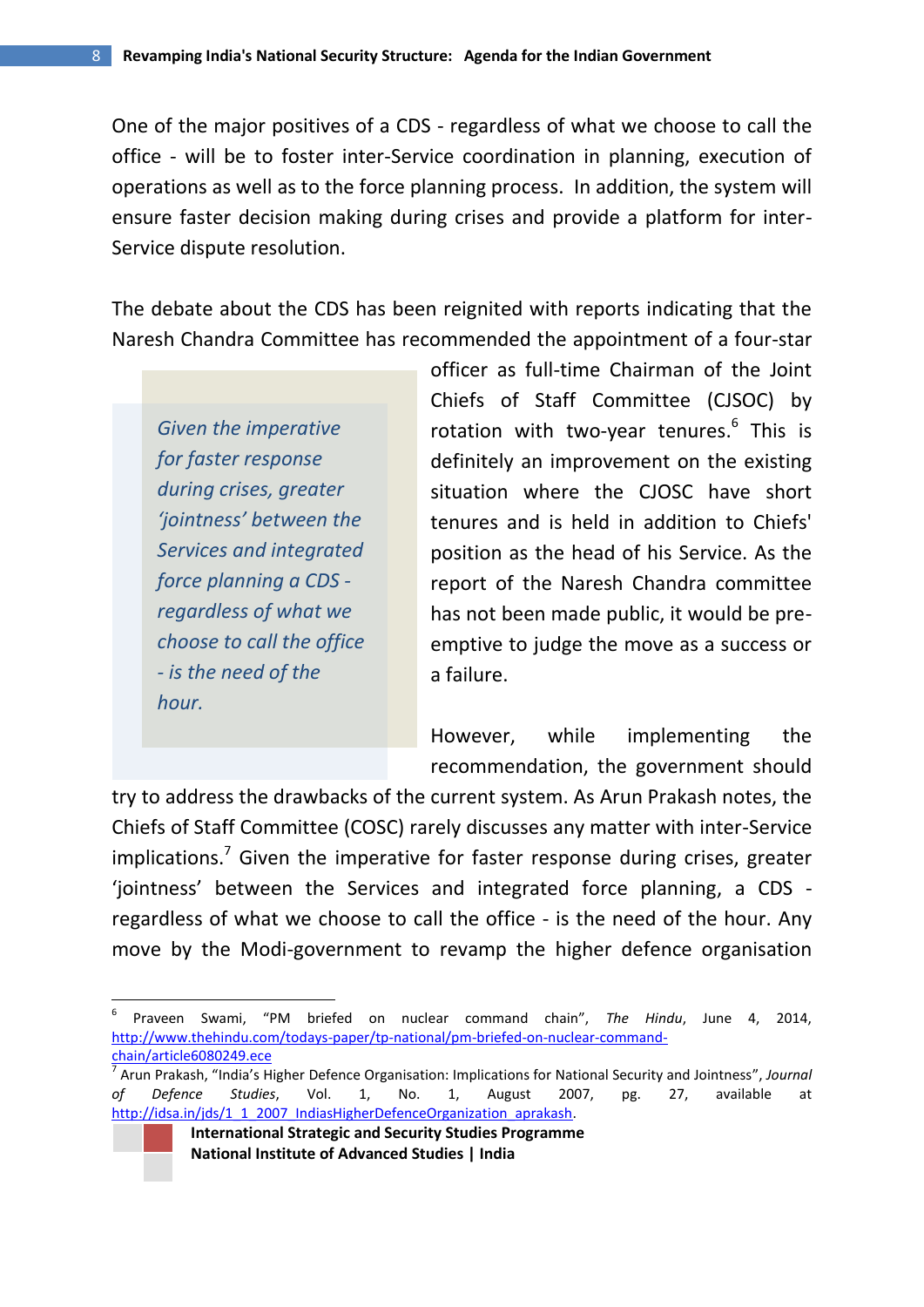should take into account the drawbacks of the existing system, the differing opinions and evolve a purely 'Indian' solution keeping in mind the Indian situation and requirements.

#### **In Conclusion**

The Indian national security architecture needs urgent overhaul if the government seeks to tackle the myriad security challenges faced by the country. It is imperative that national strategies on internal security, economic and foreign policy, defence modernisation and resource planning be drawn up based on national capabilities, needs and the challenges faced.

Many of India's problems emanate from poor implementation of policies in a coordinated fashion rather than lack of financial, technological or human resources. A national think-tank and coordinating mechanism at the apex of the decision-making structure could go a long way in overcoming this drawback. Turf battles and lack of coordination are widespread among intelligence agencies and in the Services. All this has resulted in the government responding to crises rather than seizing the initiative.

*A comprehensive review of India's national security mechanisms as recommended by the 2001 GoM report would be one starting point.*

In the past, there have been piecemeal attempts at ridding the ills plaguing the national security structure including the higher defence organisation. However, the problems are symptomatic of systemic ills which therefore require a holistic revamp rather than piecemeal reforms.

A beginning could be made from taking cognisance of the 2001 GoM report that called for a comprehensive review of India's national security mechanisms